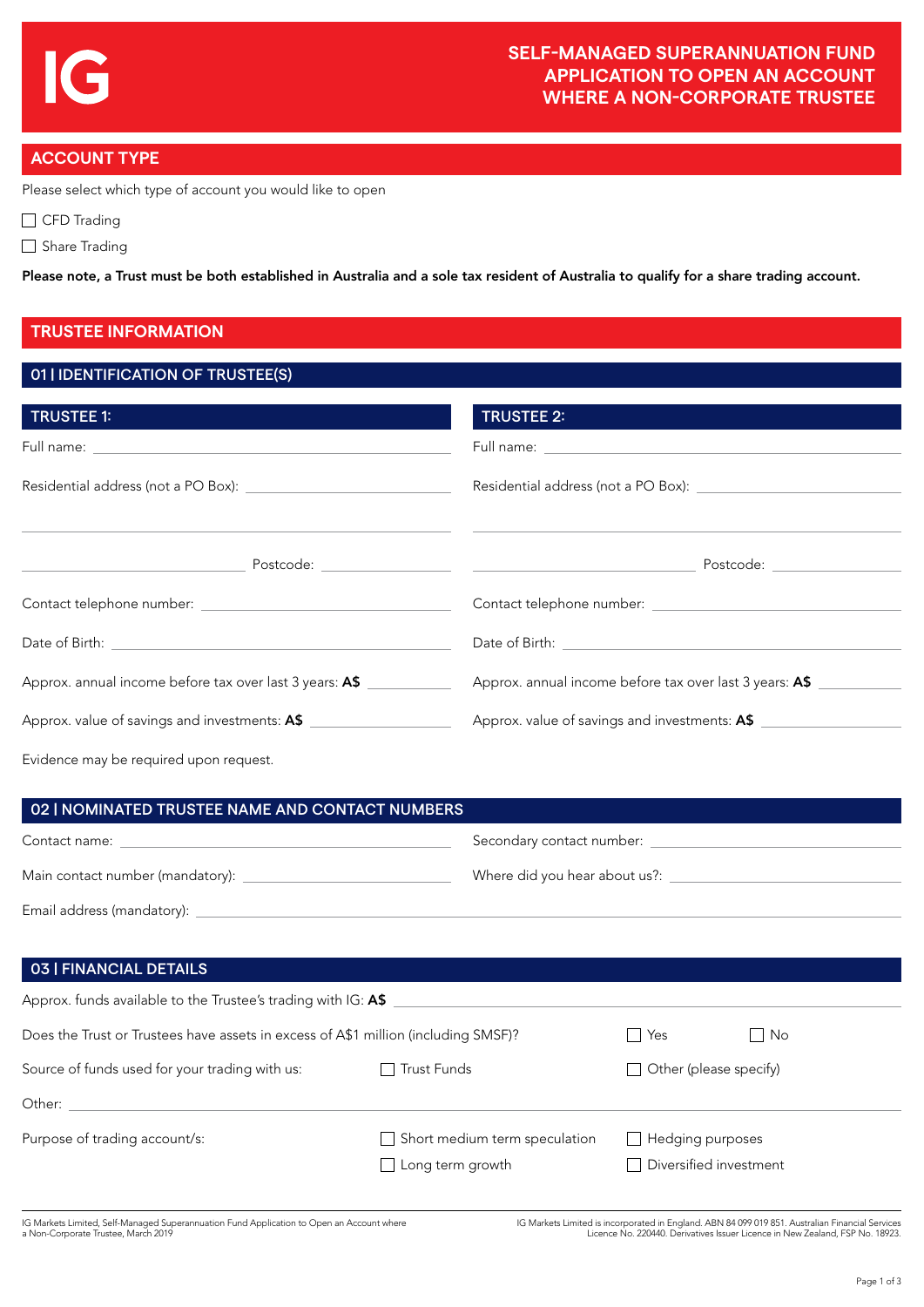| <b>TRUST INFORMATION</b>                                                                                                                                                                                                             |                                       |                       |                           |  |
|--------------------------------------------------------------------------------------------------------------------------------------------------------------------------------------------------------------------------------------|---------------------------------------|-----------------------|---------------------------|--|
| Full name of the Trust:                                                                                                                                                                                                              |                                       |                       |                           |  |
| Country the Trust was established:                                                                                                                                                                                                   |                                       |                       |                           |  |
| Is the Superannuation Trust Fund established in Australia and a sole tax resident of Australia?                                                                                                                                      |                                       |                       | $\vert$ $\vert$ No<br>Yes |  |
| Beneficiary/s full name/s:                                                                                                                                                                                                           | OR Membership class of Beneficiary/s: |                       |                           |  |
|                                                                                                                                                                                                                                      |                                       |                       |                           |  |
| <b>INVESTMENT EXPERIENCE</b>                                                                                                                                                                                                         |                                       |                       |                           |  |
| 1. Over the past three years, to what extent has the trustee(s) traded the following products?                                                                                                                                       |                                       |                       |                           |  |
| Shares and bonds                                                                                                                                                                                                                     | More than 20 times                    | 10 to 20 times        | Less than 10 times        |  |
| Exchange-traded derivatives (including warrants, futures and options)                                                                                                                                                                | More than 20 times                    | $\Box$ 10 to 20 times | Less than 10 times        |  |
| OTC derivatives (including CFDs and forex)                                                                                                                                                                                           | $\Box$ More than 20 times             | $\Box$ 10 to 20 times | Less than 10 times        |  |
| 2. How has the trustee(s) mostly traded these products?<br>Independently or with advise<br>$\Box$ Using managed funds                                                                                                                |                                       |                       |                           |  |
| 3. Does the trustee(s) have any experince or qualifications relevant to the understanding of our products?<br>$\Box$ Yes, from a relevant role in a financial institution<br>Yes, a relevant professional qualification or education |                                       |                       |                           |  |
| Yes, both of above<br>No                                                                                                                                                                                                             |                                       |                       |                           |  |

## **SUPPORTING DOCUMENTATION**

The following supporting documentation should accompany the completed account Application Form for a Non-Corporate Trustee: • Trust Deed

• Latest Trust bank statement (no more than 90 days old)